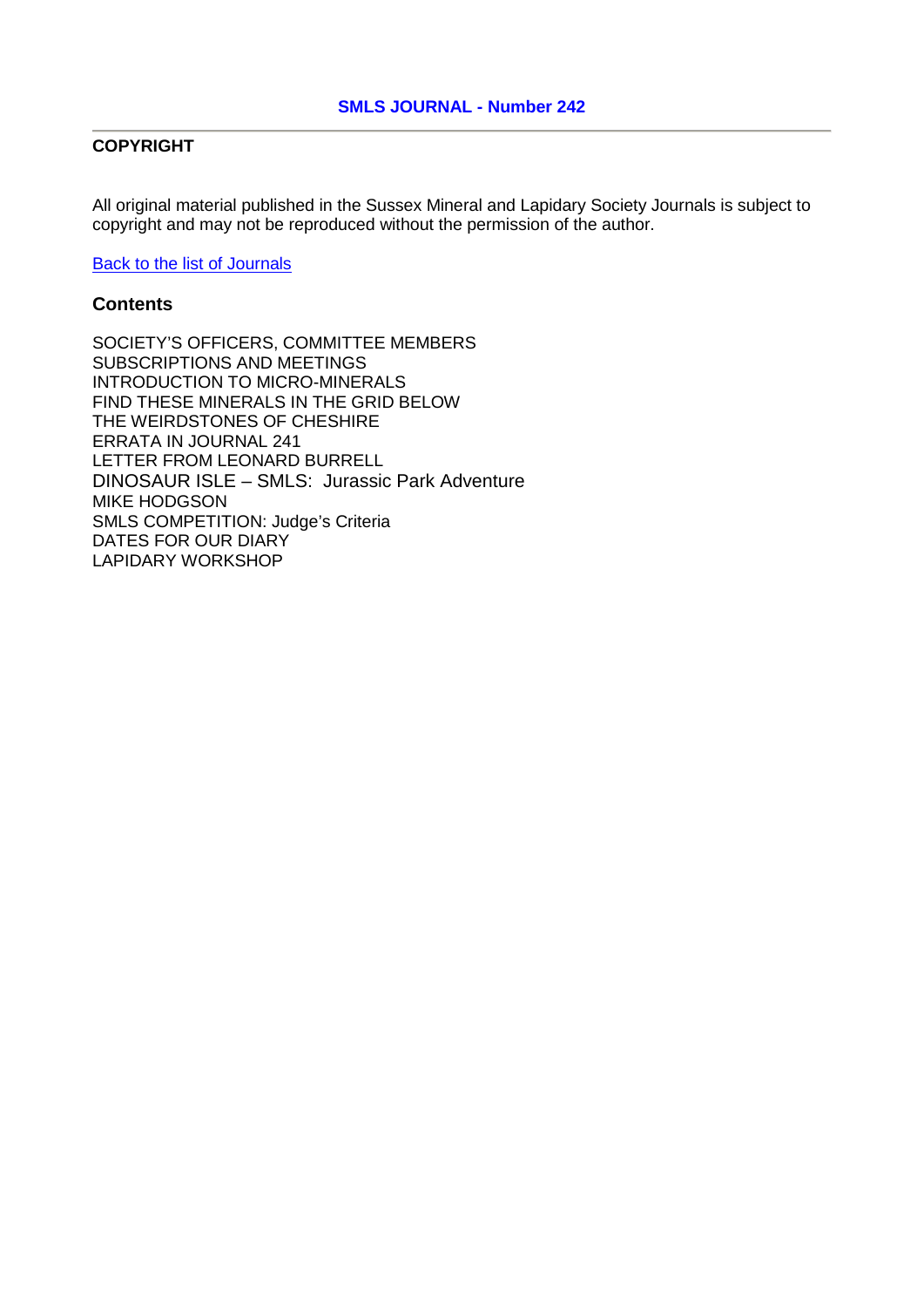#### SUSSEX MINERAL & LAPIDARY SOCIETY **[www.smls.org.uk](http://www.smls.org.uk/) \*\*\*\*\*\*\*\*\*\*\*\*\*\*\*\*\*\*\*\*\*\*\*\*\*\*\*\*\*\*\*\*\*\*\*\*\*\*\*\*\*\*\*\*\*\*\*\*\*\*\*\*\*\***

" The Society was founded in August 1972 with the object of increasing the knowledge and experience of its members in rock, mineral, gemstone and fossil collecting and their cutting, polishing and preparation for jewellery and display"

#### **SOCIETY OFFICERS**

Chairman and treasurer: Trevor Devon<br>
Vice-chairman<br>
Vice-chairman Vice-chairman Secretary Colin Brought Colin Brought Colin Brought Colin Brought Colin Brought Colin Brought Colin Brought Colin Brought Colin Brought Colin Brought Colin Brought Colin Brought Colin Brought Colin Brought Colin Brought Co

#### **OTHER COMMITTEE MEMBERS**

| John Burgess | Helena Carter | <b>Terry Denney</b> |
|--------------|---------------|---------------------|
| Peter Hay    | Caroline May  | Jo & Ivan Tingley   |

#### **OTHER RESPONSIBILITIES**

Field trip Co-ordinator: John Burgess Circulation of Journals Equipment Loans Co-ordinator Web Master Gary Atkinson

Journal Editor John Pearce Show Organisers Mark Oddy, Trevor Devon and Colin Brough Librarian **Terry Denney**<br>
Technical Adviser (Minerals) **Technical Adviser (Minerals**) Technical Adviser (Minerals) John Hall Technical Adviser (Lapidary) detection of Journals and Derek Underdown Derek Under<br>Circulation of Journals

#### **SOCIETY SUBSCRIPTIONS**

Subscriptions are: £13.00 for first member in a family (£10 for "online members") £11.00 for second member of the same family (£8 for "online") £11.00 for associate members (£8 for online") £6.50 for student members (£4 for "online")

(no family need pay more than £24.00) - and become payable on 1st August each year. Persons up to 17 years of age and persons taking full-time study up to 21 years of age may opt for student membership.

Persons living over 60 miles from Haywards Heath may opt for associate membership. Anyone joining the Society after January 31st pays half the appropriate annual subscription.

#### **MEETINGS**

Meetings are normally held on the first Friday of each month at the Age Concern Hall, attached to Clair Hall, Haywards Heath from 7.30 - 10.30

| Chairman &<br>treasurer: | F/Trip Coordinator: | Secretary:           |
|--------------------------|---------------------|----------------------|
| <b>Trevor Devon</b>      | John Burgess        | Colin Brough         |
| <b>Battle Barn Farm</b>  | The Old School      | 1 William Allen Lane |
| Sedlescombe              | 168 North Cray Road | Lindfield            |
| <b>Battle</b>            | Sidcup              | Haywards Heath       |
| <b>EAST SUSSEX</b>       | <b>KENT</b>         | <b>WEST SUSSEX</b>   |
| TN33 ORL                 | <b>DA14 5EL</b>     | <b>RH16 2SA</b>      |
| 01424 870402             | 02083 090367        | 01444 483041         |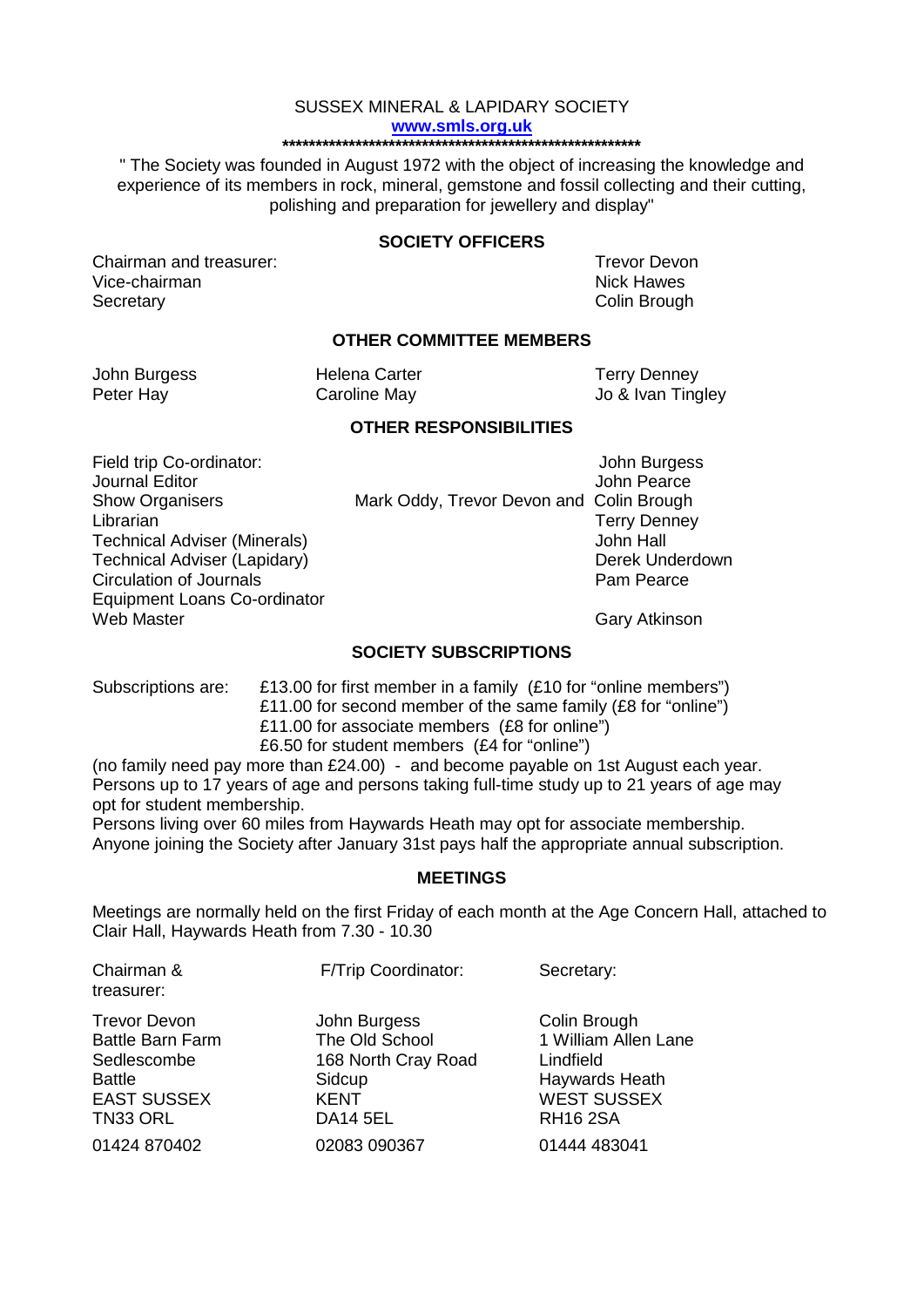## **INTRODUCTION TO MICRO MINERALS by John Hall**

This talk was given by one of our longest serving members, John Hall, who is also a founding member of The British Micromount Society (BMS), which was established in June 1981. The Sussex branch of the BMS has 2 study evening meetings a year in March and October, which are co-ordinated by John. This subject was looked at through John's long experience, to introduce the marvellous world (Aladdin's cave) of micro crystals and encourage more members to take an interest and extend their knowledge at our BMS meetings.

John explained how he became interested in micro minerals. He gave a summary of the establishment and activities of the BMS, including their annual symposium in Leicester, before giving a general description of some specimens.

A micro mineral specimen is one that requires some degree of magnification to appreciate its finer details. This is usually achieved with a stereo-microscope with an area magnification of around 10X to 30 or 40X and gives a stereoscopic 3D image over the whole area, although a hand lens can be used for initial observations. The finer details could be small crystals or well defined crystalline forms (see fig. 1 & 2), which are usually found in small holes in the matrix. John then went on to explain, with the aid of screen images and photos, that in general the crystals are much better formed than larger ones as they do not have time to develop imperfections in their structure during growth. Also, as we know, collecting of larger specimens in the field today in the UK and parts of Europe has become considerably more difficult than in the past. However, it is still possible to find micro minerals on old mine dumps, accessible working quarries and coastal exposures. Several species new to the UK and even some new to science have been discovered in recent years by microscopic examination of material found by amateur collectors. Purchased specimens of micro minerals are invariably less expensive than larger specimens, even though the smaller crystals are often of finer habit and lustre.

This difference between a hand specimen and a micro mineral specimen was well illustrated on the screen by two specimens of liroconite (see fig. 4) from Wheal Gorland. A further example of a reasonable purchase was a charming 15mm high calcite from Ramsbeck in Germany which cost no more than £1 a couple of years ago.

John then went on to explain the difference between a micro mineral and a micro-mount is only the overall size of the specimen. They both need some degree of magnification to clearly see the crystal etc. but the overall size of a micromount must be small enough to be mounted inside a 1 inch cubic box, usually with a removable transparent lid for viewing under a microscope. Most collectors use mineral tack to attach the micromount however, for competition purposes the specimens must be permanently mounted in the box. A competition standard specimen is usually permanently mounted on a balsa wood column, using appropriate adhesive, fixed to a sheet base which is glued to the base of the box.

Another advantage is that these small boxes can easily be stored in larger flat boxes placed on top of each other or 10 drawer Bisley cabinets (the BMS reference collection is stored in 3 of these). In totally enclosed boxes the specimens are protected from damage. These small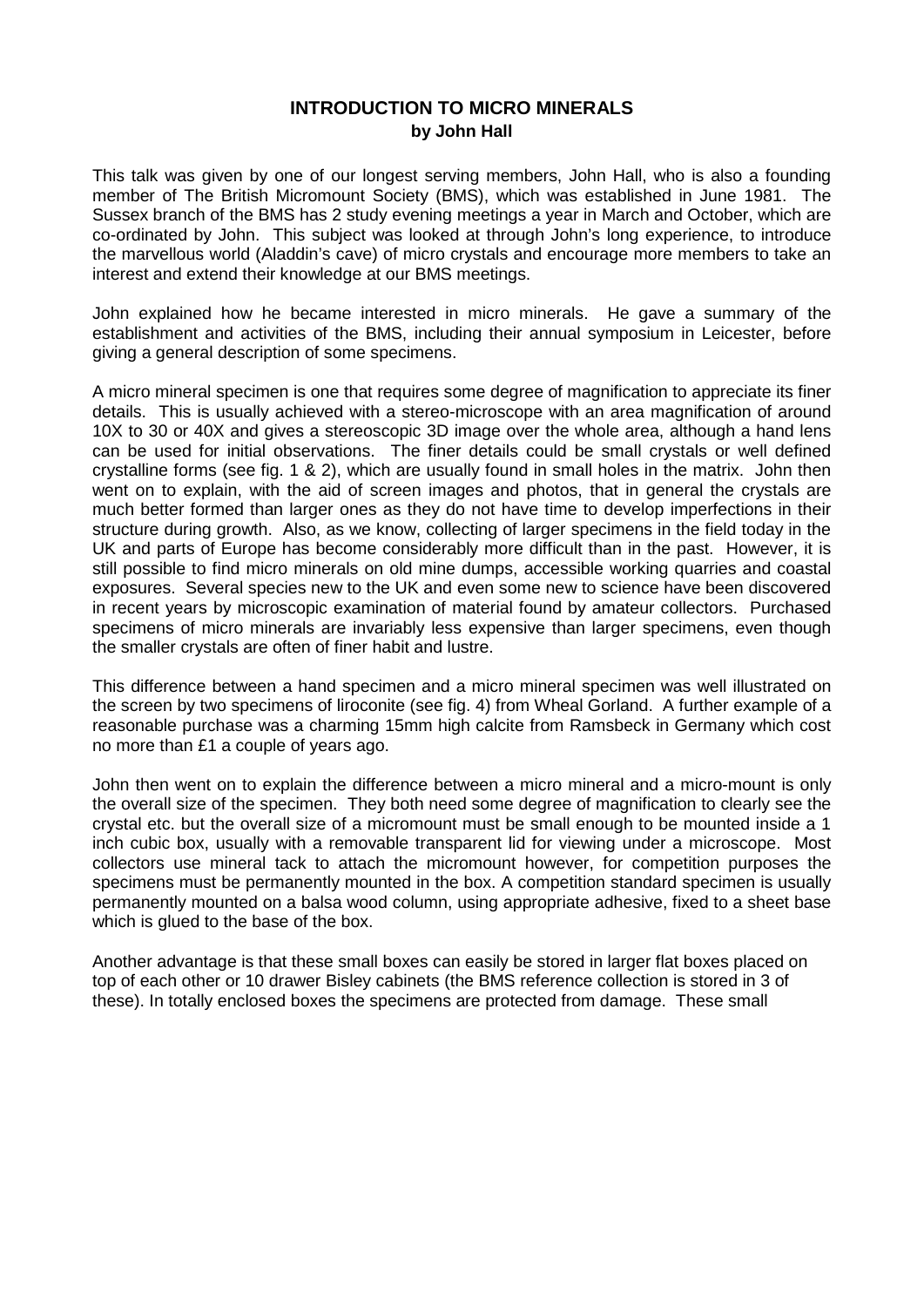

Fig. 1 Uvarovite (5mm FOV) Saranovskii Mine, Urals Region, Russia



Fig. 3 Cuprite var chalcotrichite (10mm FOV)<br>Fowey Consols Mine, Tywardreath, Cornwall



Fig. 2 Boltwoodite (13mm FOV) Goanikonties Claim, Arandis, Swakopmund District, Erongo, Namibia



Fig. 4 Liroconite (11mm FOV) Wheal Gorland, Gwennap, Cornwall



Fig. 5 Calcite (10 x 6 mm) Corrantee Mine, Strontian, Highlands, Scotland



Fig. 6 Torbernite (5mm FOV) Blackpool China Clay Pit, Trewoon, St. Austell, Cornwall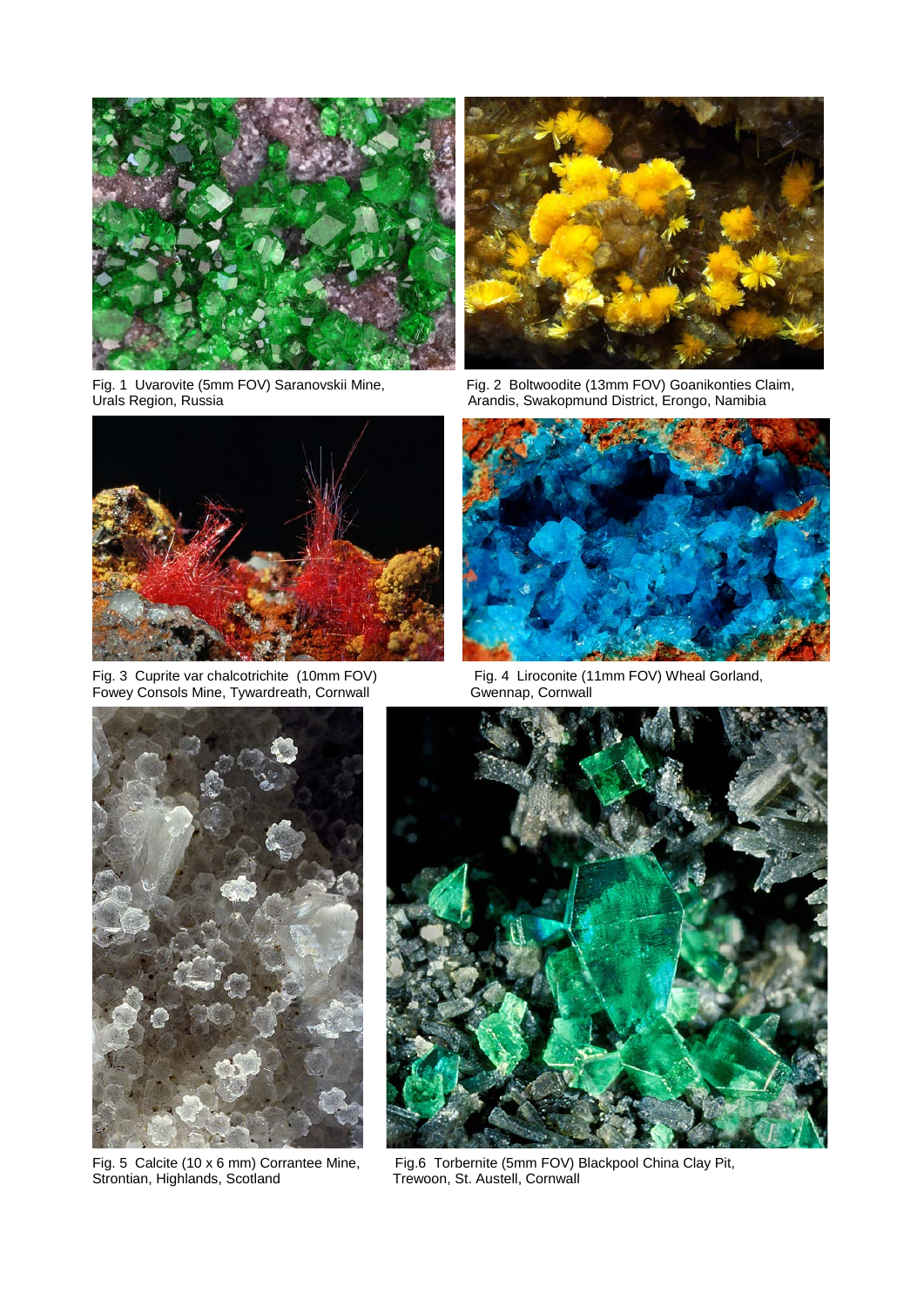boxes are comparatively cheap to purchase. John then explained how several micro-mounts can be created by breaking up a suitable single mineral specimen, selecting the best for one's own collection and using the remainder for gifts, swaps or other purposes. John then reminded us that the SMLS has its own micro-mount collection (The SMLS Merritt Collection) which contains both British and foreign specimens. John is the current custodian and would welcome any specimen loan or general queries that members may have. Specimens from both this and the BMS collection are both used for our own micro-mount meetings.

A stereo-microscope optical system has twin eyepieces at the top converging through a single large compound objective lens to where the specimen would be at the bottom on more expensive models. Less expensive models have paired objectives that produce a similar result. These microscopes are not necessarily expensive, new, reasonably good models, with built in lights, are available at reasonable prices (\*See suppliers details below). Other benefits of owning a stereomicroscope are examining larger specimens in one's collection where small previously unseen species may be found. This has happened fairly recently at the Natural History Museum where they have been taking a closer look at their historic specimens. A whole new world of interest opens up looking at many small things such as bugs, botany, entomology or microfossils. Kids love them it and they can help with fiddly jobs.

\*Brunel Microscopes Ltd., Unit 2, Vincients Road, Bumpers Farm Industrial Estate, Chippenham, Wiltshire. SN14 6NQ. Helpline: 01249 462655, Fax: 0044 (0)1249 445156, Web page for stereo microscopes: <http://www.brunelmicroscopes.co.uk/stereo-tour.html> . Email: [mail@brunelmicroscopes.co.uk](mailto:mail@brunelmicroscopes.co.uk) Low cost, but good quality microscopes that represent excellent value.

\*Meiji Techno UK, Ltd. The Vineyard, Axbridge, Somerset, BS26 2AN. Phone: 01934 733655. Fax: 01934 733660.

Web page for stereo microscopes: [http://www.meijitechno.co.uk](http://www.meijitechno.co.uk/) Email: [enquiries@](mailto:enquiries@meijitechno.co.uk)*meijitechno*.co.*uk* . More expensive middle-range instruments from a wellestablished Japanese manufacturer.

We were then shown several specimens including the following:-

Calcite "cog-wheels" (see fig. 5) – with three generations of calcite. The teeth of the cogs are short trigonal prisms, each aligned with the prism edges of an earlier generation of longer trigonal prisms. Although these are not obvious in the photo, they in turn are growing from and sharing a common 'c' axis with the tips of scalenohedral 'dog tooth' crystals.

Cuprite (var. chalcotrichite) (see fig. 3) – Fowey Consuls Mine and torbernite (see fig.6) from Blackpool China Clay Pit, St. Austell.

John answered an array of questions and then invited everyone to view various specimens, including some on a carousel, through microscopes. He looks forward to seeing more members at the next Sussex BMS meeting on Friday 15 March 2013.

Many thanks to John for an excellent talk and bringing along specimens as well as setting up microscopes for viewing examples of these wonderful minerals.

John Burgess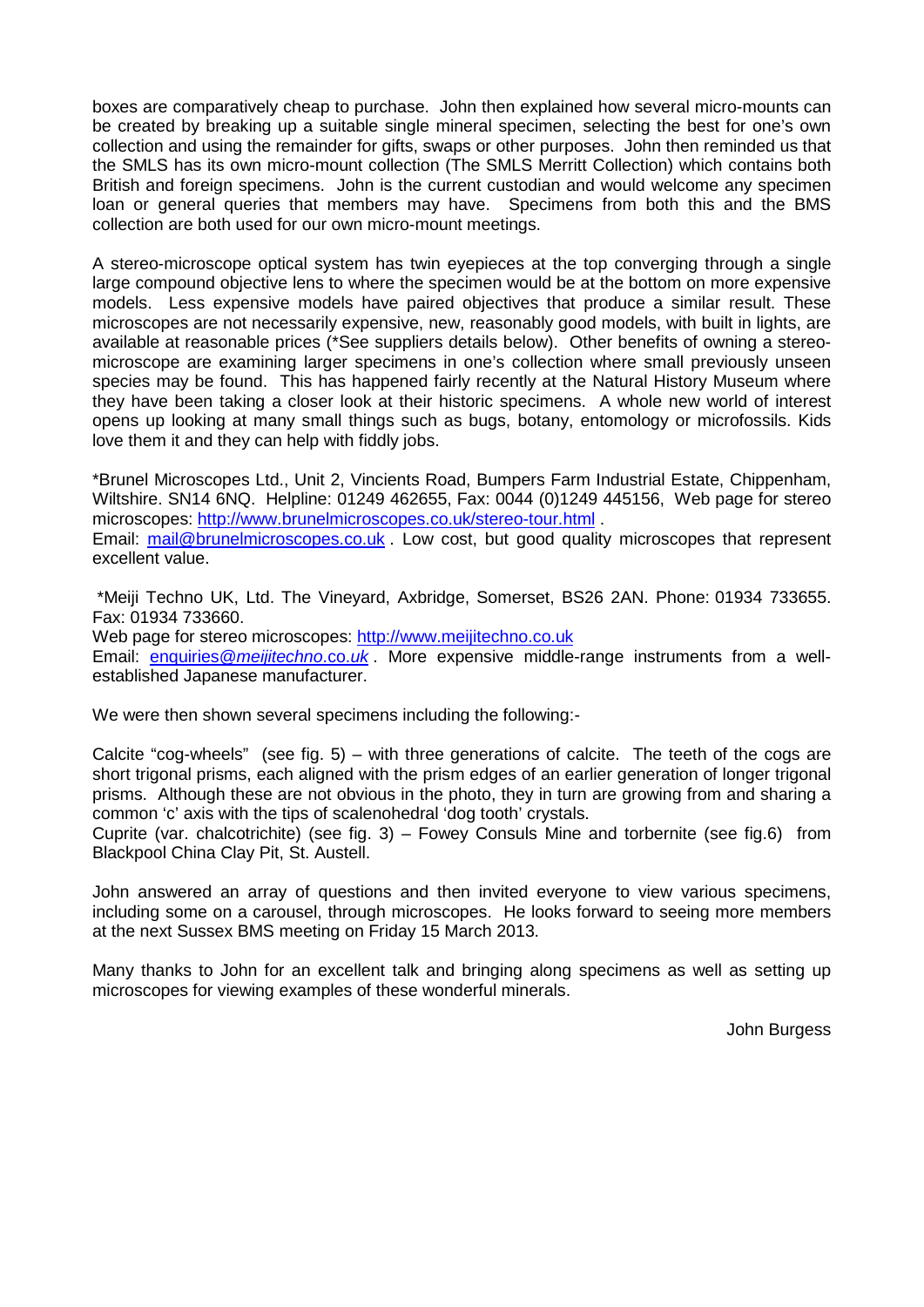### **FIND THE MINERALS IN THE GRID BELOW**

The letters can be joined horizontally, vertically, diagonally, backwards and forwards to spell out one of the minerals.

There are so many minerals you may find it easier to make 3 copies of the grid and enter horizontal, vertical and diagonal words separately.

Our thanks to Houston Peeble Pups for designing this grid. It is American so sulphur is spelt sulfur!

I hold the time record for completing the grid: 3 days, 5 hours and 40 minutes! Can you beat this? I can E-mail you a copy of the grid if it helps! (jppearce@talktalk.net)

ANATASE **ANTIMONY ARGENTITE** ARSENIC ARSENOPYRITE ATACAMITE **BETAFITE BISMUTH BISMUTHINITE** BIXBYITE BOLEITE BORNITE BOULANERITE **BOURNONITE CARNALLITE CASSITERITE CHALCOCITE** CHALCOPYRITE **CHLORARGYRITE CHROMITE CHRYSOBERYL** CINNABAR **COBALTITE** COPPER CORUNDUM **COVELLITE CRYOLITE CUPRITE** DIAMOND ENARGITE FLUORITE FRANKLINITE GALENA GLAUCODOT GOLD **GRAPHITE GREENOCKITE** HALITE

**HAUFRITE** HAUSMANNITE HEMATITE ILMENTITE **MAGNETITE MARCASITE** MERCURY MICROLITE MILLERITE **MOLYBDENITE NICKEL** NICKELINE ORPIMENT PENTLANDITE **PEROVSKITE** PLATINUM POLYBASITE **PROUSTITE PYRAGYRITE** PYRITE **PYROLUSITE PYRRHOTITE** REALGAR ROMANECHITE RUTILE SILVER **SKUTTERUDITE SPHALERITE** SPINEL **STEPHANITE STIBICONITE STIBNITE SULFUR** SYLVANITE **SYLVITE TETRAHEDRITE** ZINCITE

John Pearce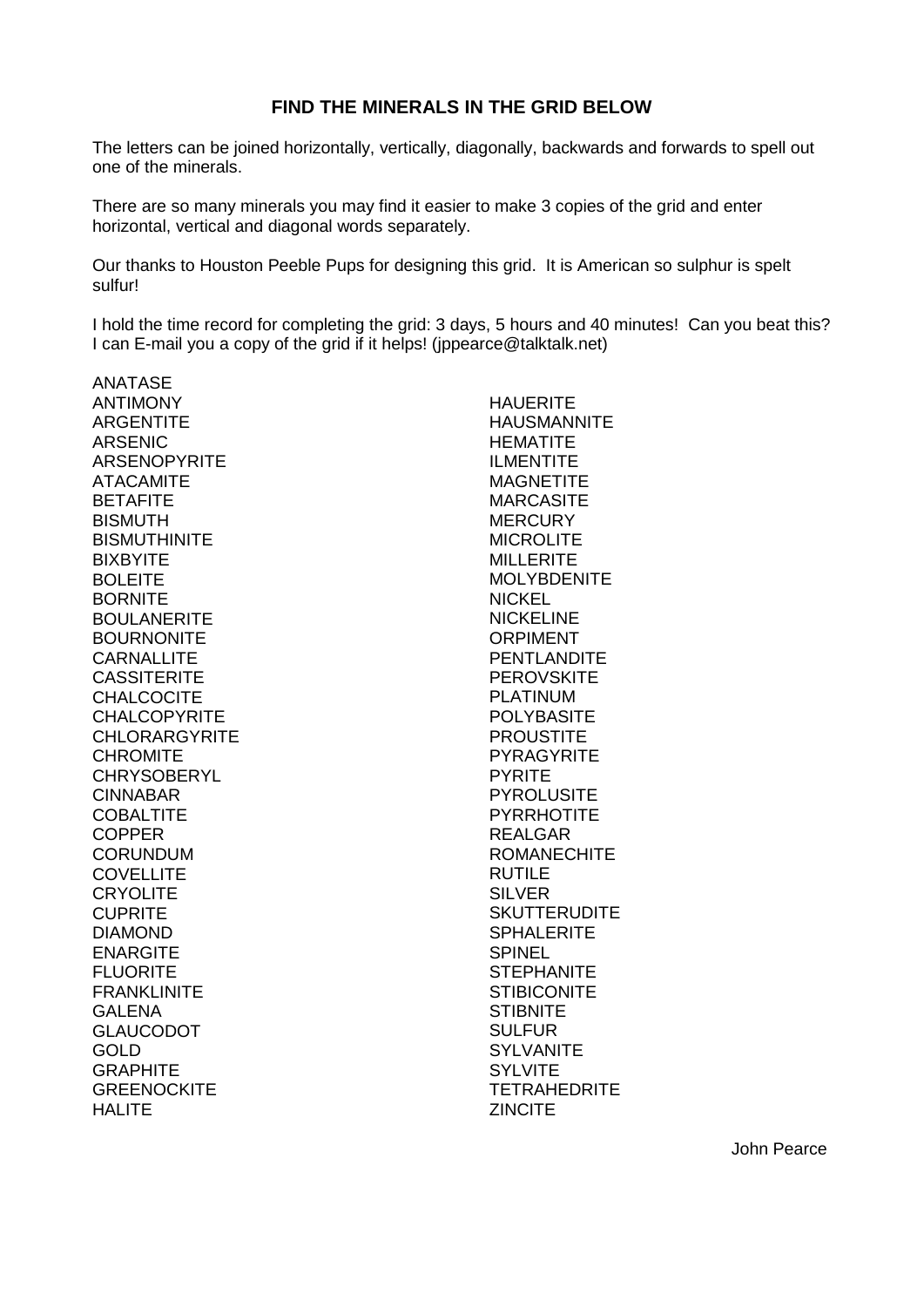**THE GRID**

Q L U B V Z L D H P C I T L E T I R E T I S S A C U I I U N Z V A X T V C N U M O F V E T I K S V O R E P C H S B T H A K V H T H J I O R C V Q C W S A S J F S G T Q Z R D E A O U V C N S T N N M M M G D C P O G K Q V S B I X B Y I T E L G Y L G F U S E A P Y R R H O T I T E T I N N A M S U A H E R<br>K C L Q M K S I I M E R C U R Y U A E H S I N Z O J F F T H K C L Q M K S I I M E R C U R Y U A E H S I N Z O J F F T H<br>K O A D S U R D I P V S H A U E R I T E H L J W B J I U I F KOADSURDIPVSHAUERITEHLJWBJIUIF X M U N I T A L P A L D G K F T O N I A A K Q Q E V T Y H W<br>V O C A B T L O E N I C K E L I N E T I C N I Z R P E B C M VOCABTLOENICKELINETICNIZRPEBCM W L O E C E C G B T S C C T U L W T L H R A T M Y P O B E Y<br>N Y D T R R H R X I V F L I S L V I A X Y R M I L U T N N A N Y D T R R H R X I V F L I S L V I A X Y R M I L U T N N A B B O I Y U A A Z M D B M N N E E L B K O F V I L Y D U A D<br>T D T T R D L P A O Y N R A P V C A O O L A N A T A S E M X T D T T R D L P A O Y N R A P V C A O O L A N A T A S E M X C E W S A I C H K N K S P V R O L H C E I O N M H E C K O I MNEUGTOIEYPASLPCIWLJTGQENIVMRG Q I T O L E C T M H Z T V Y Q Y A B W O E F B E Z J A A U M G T I R A U I E A Z X B R S B Y R S Y R R G O R G U B E T M<br>L E E P E N T L A N D I T E A L B A I C M A U V D E C T I F L E E P E N T L A N D I T E A L B A I C M A U V D E C T I F Y P L A R G E N T I T E L R G I M T R T Y E R L A J H C L W A F O O C R T C Q E Z E S A S D E J E G E V N G P C R U E Q F F B B I E R K A Y L E L M E T I S A B Y L O P Y O O K S D E A J T K E A A D R N E U E I U I K D T D R N R L R M P V V S T E Y C N H B B O N T T N T B J B R D P J I I I U I Y C Z<br>O Y I T G O E R P A H A A I W I T J I I J B T T L N T T V A O Y I T G O E R P A H A A I W I T J I I J B T T L N T T V A E A L N N C D Y R I N H L G T F N J M C U E E M E D E R E W<br>X T W V B K R G N D P N Z L A E U E P Z O H O L T U C U S F X T W V B K R G N D P N Z L A E U E P Z O H O L T U C U S F A K E T I I I I I Z E L J I P I Q N Z M Y A N J Q A M U A C U<br>C K X M T T T E T I R P U C A T Y G C L E T I S U L O R Y P C K X M T T T E T I R P U C A T Y G C L E T I S U L O R Y P<br>A K I E E E E S Z G Y X V Q A H E M A T I T E T P N U H K B A K I E E E E S Z G Y X V Q A H E M A T I T E T P N U H K B Z J I Q K R H Z A B W E Q U U A U M A Y K N E X G N U O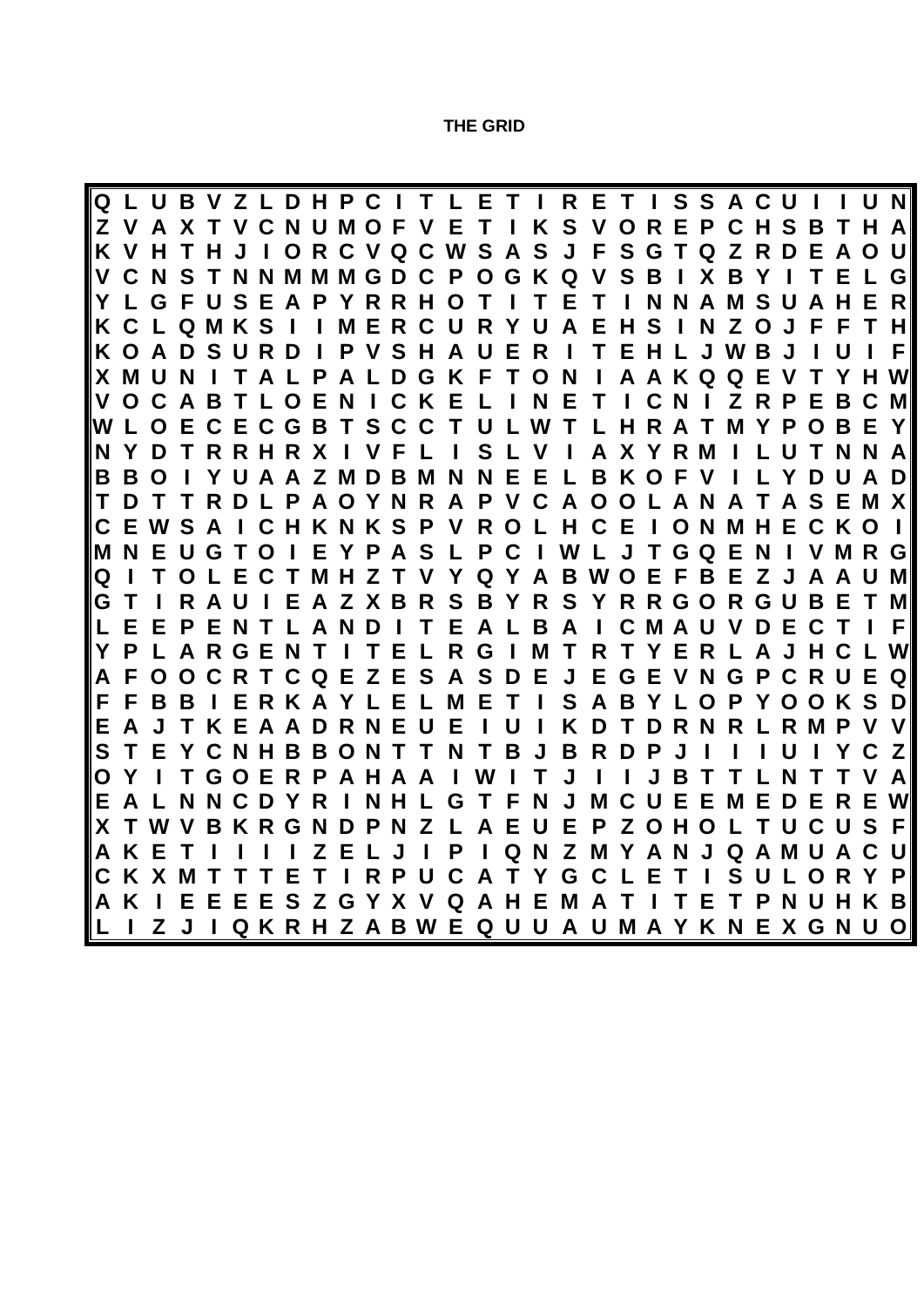#### **THE WEIRDSTONES OF CHESHIRE: COPPER, COBALT AND SALT IN THE CHESHIRE BASIN**  by **Chris Carlon** (7 December 2012)

Chris Carlon's excellent presentation on the geology of Cheshire featured two contrasting stories, both representing long mining histories but illustrating very different levels of geological complexity, mining technique, and economic contribution. The two stories unfold in the Cheshire Basin, a roughly oval area 100 km long and about 50 km wide that makes up a generally flat, saucer-shaped basin of Triassic sandstones and mudstones overlain in places by Quaternary glacial sediment. The relatively uniform landscape and formation caused one of Chris's early professors to call it the most boring geology in the UK, a judgment soundly disproved in the course of the evening's talk.

An underlying lower sequence of Sherwood Sandstone was deposited in a desert environment 252-240 Ma, when the UK was closer to the Equator and the Atlantic Ocean was just beginning to appear. In some places in the red sandstone it is even possible to see the outline of the former dunes and to assess the prevailing wind direction at the time. An upper sequence of red and green Mercia Mudstone was deposited 240-209 Ma, reaching a thickness of up to 1,540 m in some places. The older rocks tend to be on the edges of the basin and the younger ones on the inside; the basin is traversed by a number of faults.

It is the outer rim of the basin that hosts copper and other metals and which provides the focus of the first story. There are nine sites that have been mined for metals, mostly on the southern and north-eastern ends of the basin, perhaps most notably at Alderley Edge, where the author Alan Garner grew up. He wrote the children's book *TheWeirdstone of Brisingame*, involving the search for a magic stone that leads through mine shafts and tunnels. The book contributed to the title of the talk, in which we were led through remarkable geological processes that are responsible for exceptionally complex mineral deposition.

The mineralization involves copper and other metals including lead (but only at Alderley Edge), cobalt, nickel, zinc, iron, vanadium and barium. The processes are still not completely understood, but current thinking emphasises that the majority of the mineralization was epigenetic, after the sandstones were formed. There are a number of similar red bed copper deposits around the world, so-called because of the iron-derived colour of the sandstones. The primary mineral formation involved deposition from low-temperature brines moving up through faults to form mineral veins. Baryte was apparently deposited before, during and after the metallic sulphides and sulpharsenides. The sulphides were formed by the reduction of sulphate by 'sour gas' (natural gas containing hydrogen sulphide). The initial mineral assemblage of pyrite, chalcopyrite, galena and other sulphides was subsequently oxidized in several phases, leading to additional sulphides (e.g. covellite and djurelite) and then other secondary minerals such as the carbonates which made up the principal copper ore minerals.

The list of primary sulphide minerals and secondary oxides, hydroxides, arsenates, vanadates, carbonates, and sulphates found in these formations is enough to cause any mineral collector to grab a rock hammer and head for Cheshire. Unfortunately, the majority of this mineralization has taken place in the pore spaces of the sandstone and the evidence is, for the most part, at the microscopic level. However, collectors will recognize that Mottram St. Andrew, on the north-east of the basin, is the type locality for mottramite (although there is the possibility that these first examples had actually been transported there for smelting from the Pim Hill Mine at the opposite, southern end of the basin). Despite a dearth of hand specimens, there is still much to admire. The bleaching of the red rock due to the reduction of hematite can lead to attractive banding, and copper carbonates precipitating as the iron goes into solution provide blue-green coatings on some of the mine walls.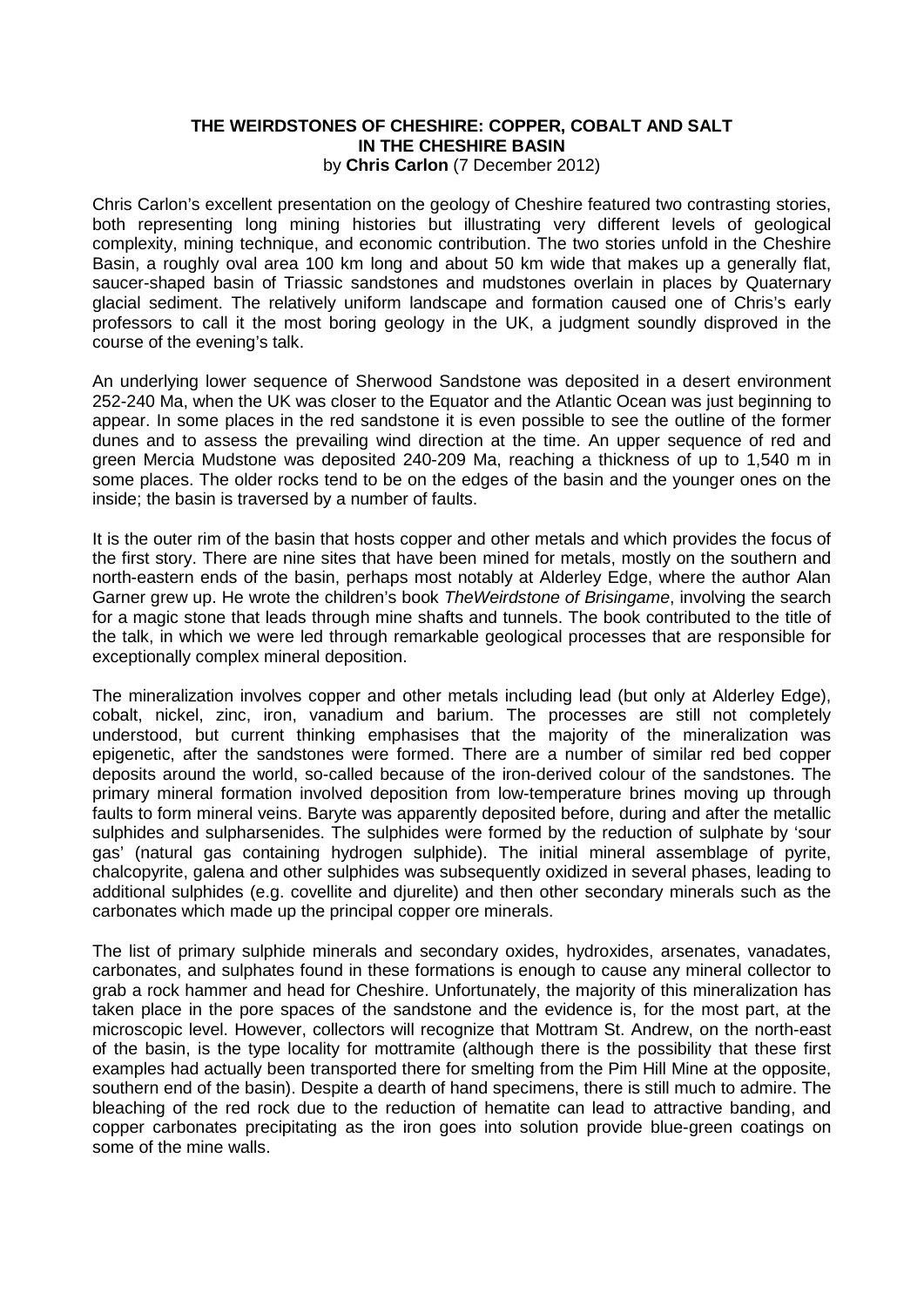There is evidence that the area has been mined for copper, off and on, since prehistoric times. The highest production was achieved in the nineteenth century. Between 1857 and 1878 Alderley Edge alone produced 3,188 tons of copper from ores with 1-2% copper content, a substantial output but puny beside many modern copper mining operations (and barely equivalent to the annual production of Parys Mountain in its heyday). The mines have not operated since World War I but Alderley Edge is anything but a depressed mining town. It has a reputation for affluent homes (owing more to the nineteenth century cotton trade based in Manchester than to copper), and the most likely metallic glint to be seen today will be the bling and Bentleys of the professional footballers who own homes in the village and ply their trade at nearby stadiums.

The story of salt in Cheshire provides sharp contrasts with that of copper. It features a single mineral (halite), depends on much simpler geological processes, and although it also involves a long mining history its economic contribution continues to be felt to the present day. The Cheshire Basin is the UK's largest rock salt resource. The salt deposits derive from the evaporation of shallow salt lakes and mudflats formed during the Triassic in the Mercia Mudstone in the inner part of the Cheshire Basin. There are polygon patterns on the walls of some of the Cheshire salt mines that match those found on the surface of evaporating saline environments today. There are also some deposits of gypsum derived from the same evaporative processes.

The early exploitation of this salt reserve was through the brine springs found in the area, an activity with a long history even before the Romans arrived. They established several settlements to extract salt and extended the technology to boiling the brine in large lead pans. Salt extraction from brine continued, making the area an important economic centre. Excavation in search of coal in 1670 led to the first discovery of rock salt (any coal would have been found hundreds of metres below this). From that time, rock salt mining complemented the continuing use of brine extraction. Techniques varied, including exploiting naturally occurring brine springs; conventional mining (with the challenge of keeping water out of the workings); pumping hot water into salt deposits and extracting the brine; and eventually the excavation of huge underground caverns supported by salt pillars. The only places where rock salt mining was feasible were Northwich and Winsford, while further south in Nantwich lower concentration brine was the principal resource. (The suffix 'wich' in a place name indicates a salt works.)

The only Cheshire salt mine still operating is at Winsford. This is a large operation producing at least one million tons of rock salt annually. (Annual worldwide salt production is approximately 200 million tons.) The salt is 150-200 meters below ground and is now extracted by a continuous mining machine. Mine vehicles can drive for almost two miles through these caverns

The long-term extraction of large quantities of brine and salt has left considerable gaps underground and subsidence has long been a problem in this part of Cheshire. This eventually led to reliance on light timber-framed buildings that could be jacked up or, in extreme cases, moved in case of subsidence. Nevertheless, considerable damage was done and a Brine Subsidence Compensation Act was introduced in 1891. Over the years subsidence has been responsible for the disappearance of (among other things) parts of canals, a pub left closed while the owner was on holiday, and a horse and coal wagon left unattended for an hour. But the empty space of old salt mines is also a valuable resource. Old brine caverns have been used to store hazardous waste since the 1980s; part of the Winsford mine is used to store documents, including some of the National Archives; and there are plans to use old salt mines for natural gas storage.

Salt has always been a vital commodity, an important item of trade and at times a political resource. Roman soldiers were paid partly in salt, explaining the origin of the word 'salary'. As salt's role in food preservation gave way to refrigeration other industrial uses emerged that required sodium, chlorine, or both. The salt deposits of Cheshire were strategically placed to contribute to industrial and commercial advance. They were close to sources of other inputs such as coal and limestone as well as to ports from which the salt and other industrial products could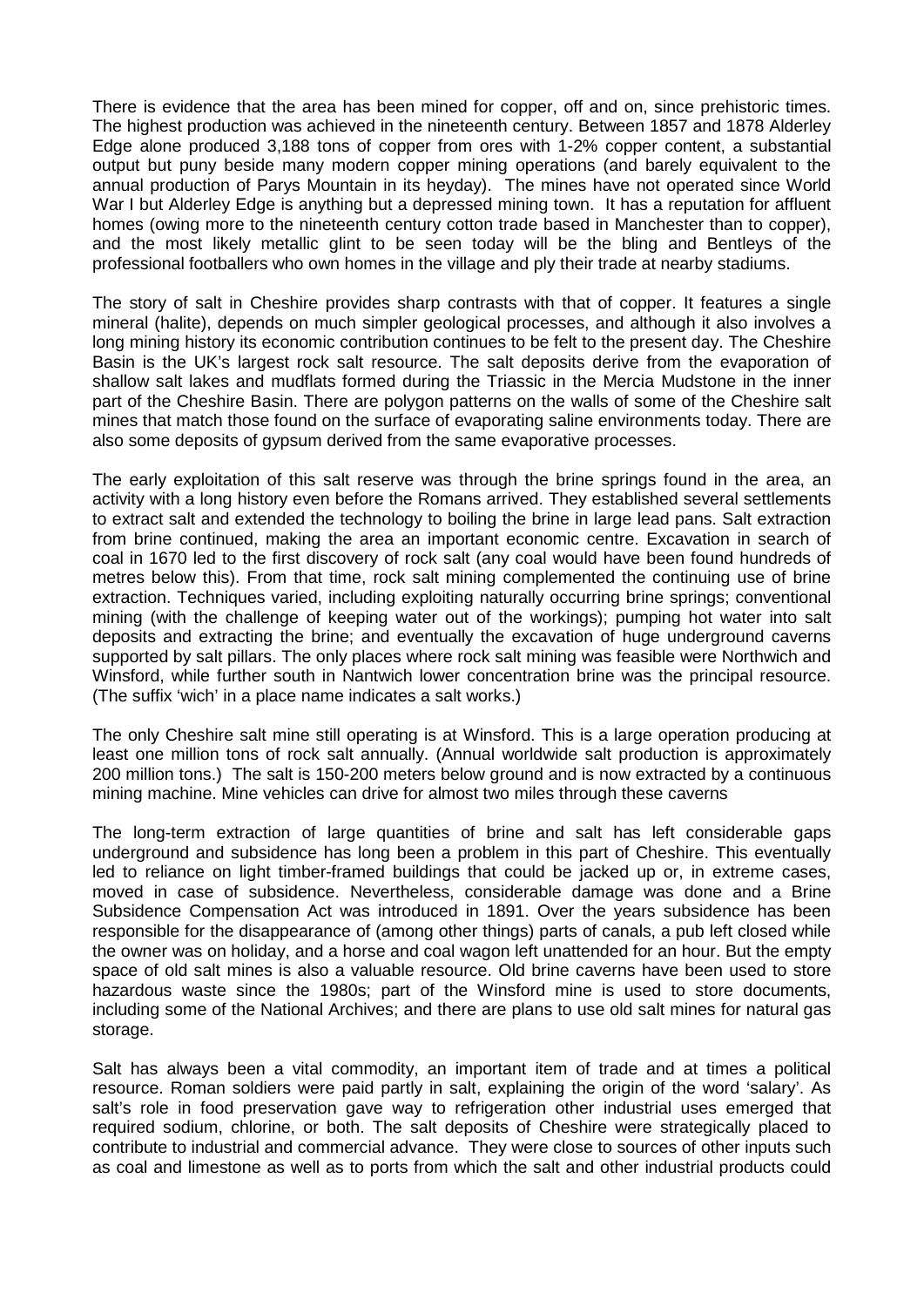be exported. The Solvay process for producing soda ash (sodium carbonate) relies on rock salt and limestone and was developed in the mid-nineteenth century; the first large-scale production plant in the world was established by Brunner, Mond & Co near Northwich in 1874 and made a significant contribution to the industrial development of the area. Brunner Mond eventually became a part of the new ICI when it was formed in 1924. Just a few years later (as Mark Kurlansky relates in *Salt: A World History*) Gandhi organized his salt protests in reaction to longstanding British policy that had taxed or curtailed salt production in India in favour of Cheshire salt exported from Liverpool, a policy that particularly hurt salt producers in Gujarat. During the midnineteenth century, when these policies were well established, a Gujarati entrepreneur named Tata was beginning to build his business empire; in 2005 the Brunner Mond facility at Northwich became a subsidiary of Tata Chemicals.

Rob Tripp

# **THE SEPTEMBER OXFORD SHOW**

Apologies. The programme sent out in the last SMLS programme gave the wrong date. It should have been Sunday 15<sup>th</sup> September2013. Please change your programme.

### **WHEAL GORLAND, Gwennap, Cornwall**

On page 7 of the last journal there was a beautiful photo of olivenite from Wheal Gorland which should have been followed by "**Gwennap, Cornwall**" (not St. Agnes, Cornwall).

## **SMLS COMPETITION: Classes to be judged by members**

In the note at the bottom of the section on classes in SMLS Journal 241, it indicated that members would judge classes 8, 9 and 9A. This should have read classes 6, 9 and 9A, i.e. the Creation and Photographic classes

*I have had words with the editor about these three errors. He blamed too much Xmas*  spirit, but promised there would be no more mistakes...

John Pearce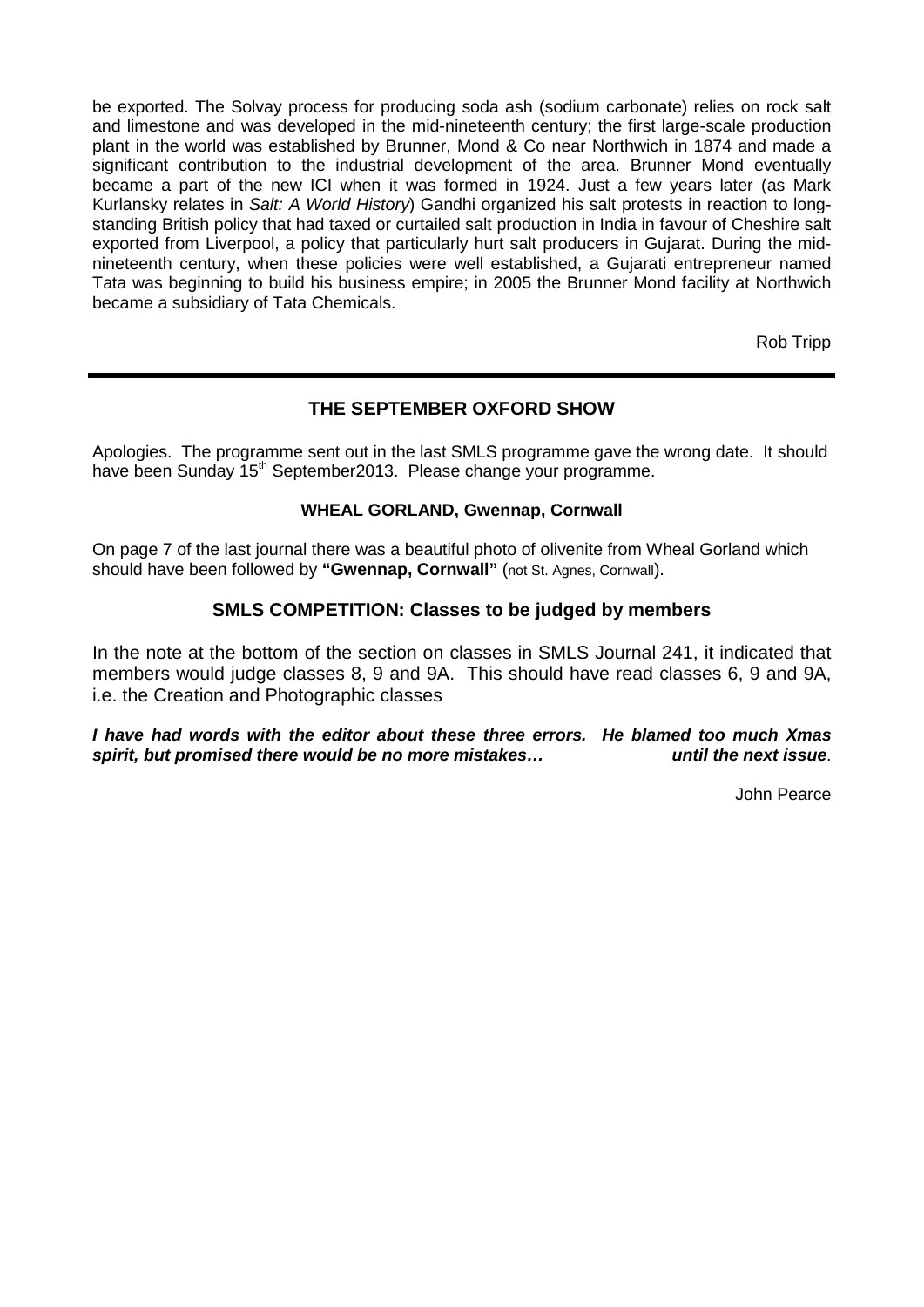# **LETTER FROM LEONARD BURRELL, WHOSE LAPIDARY COLLECTION WE SOLD**

23 Buckfast Close Wigston Leicester **LE18 2JU** 9 January 2013

Mr John Pearce 7 Condor Way **Burgess Hill West Sussex RH15 9OB** 

Dear John

Thank you very much for the cheque.

I am delighted and astounded at just how quickly you were able to find homes for so much of the lapidary equipment and minerals.

It is especially gratifying to know that the young people at Ardingly College will have the opportunity to use the tools and materials that gave us so much pleasure over the years.

Also, It is with great relief that your society has also benefited from the 'redistribution' of the equipment, a matter that had been troubling me for some time.

Finally I would like to take this opportunity to wish your Society all the best for the future.

Yours sincerely

i en Surve en

**Leonard A Burrell** 

In memory of my late wife Joyce who played a major part in all our hobbies until we lost her in 1990.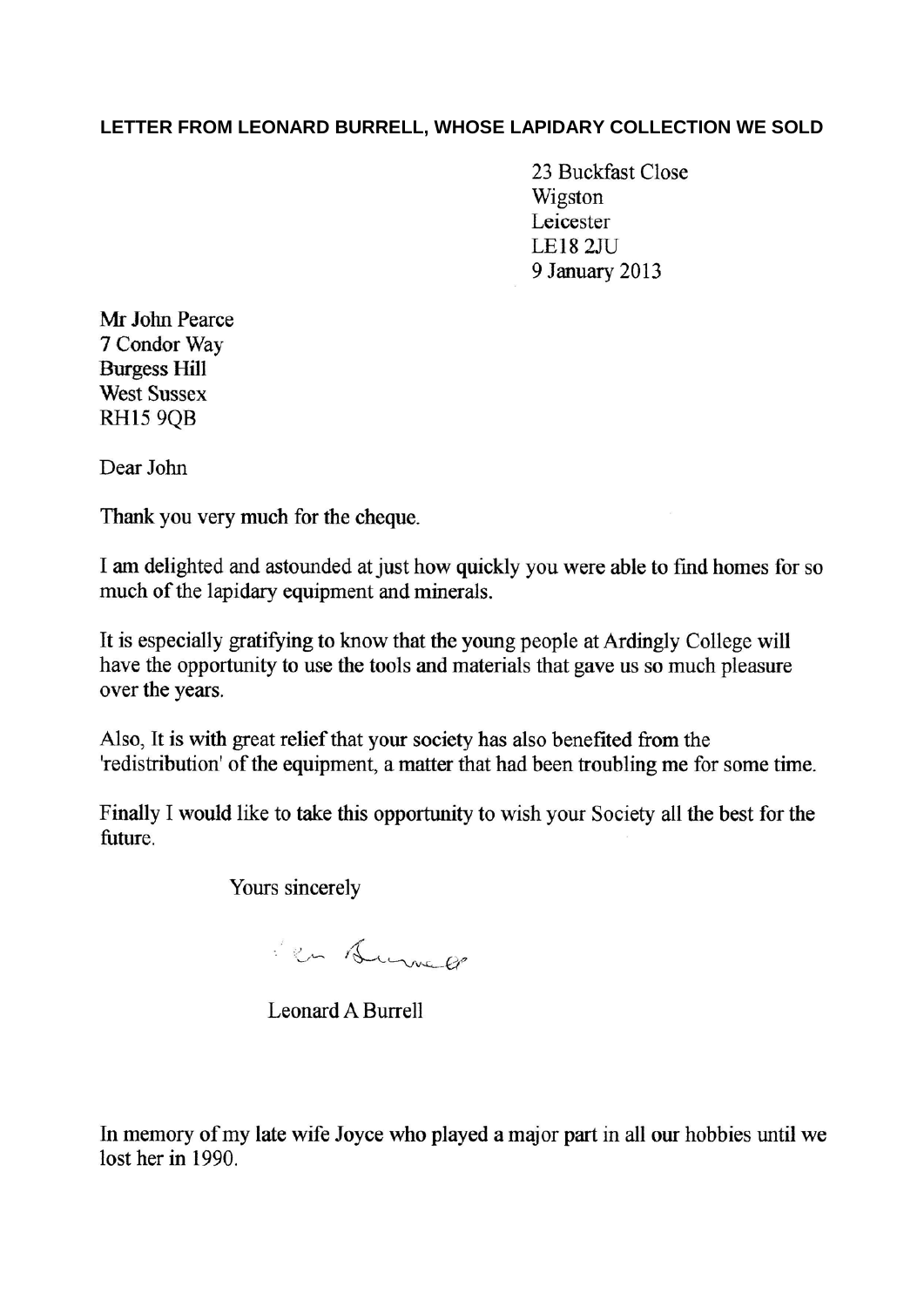## **Dinosaur Isle – SM&LS: Jurassic Park Adventure Friday 14th to Sun 16th September 2012**

The September Isle of Wight three day trip was certainly an adventure for some of our gang. It was Katya's first visit, Nick's revisit after a long absence and Brian's second trip. Helena and Jolyon made us a group of five, minus dog.

Meeting up at the ferry on the Friday was made possible with android emails and we gathered together in two cars island-side at the Haver ferry port and travelled over to Fishbourne. With no hanging around we headed off to our first collecting destination on this trip.

### **At the Hampstead site on Day 1**

With Nick as our guide, following internet instructions regarding limited parking and local diligent parking fines, we walked over the coastal hills to Hampstead, passing the beach point we would later return to. The tide was still high here but a cursory look revealed some interesting pottery (maybe Roman) and a piece of chalcedony/flint with small quartz crystals. We continued on our hike over the hills and through meadows, spotting a lone red squirrel but also lots of butterflies, damsel and dragonflies and some tasty blackberries. We then discovered the muddy path down to the beach and with some slipping and sliding got to the beach, Nick doing an interesting acrobatic display while helping Helena through the gorse.

Very soon we were examining everything black and soon bits of bone were found on the beach together with a number of bivalves and gastropods in the grey-green mudstones exposed here (see Fig. 5). Pyritised fossils and wood/twigs were also collected and also one or two flint fossils (washed out of earlier Cretaceous beds). There were likely seeds and ostracod beds found as we made our way back along the beach, clambering over fallen trees and slippery rocks. (Fig. 1 captures Nick collecting leisurely while fig 2 shows Katya digging).

Overall we must have jointly collected over a 100 bone fragments, all finding good pieces. These were mostly Diplocynodon crocodile scutes (Jolyon finding a good sized and well defined piece as did Nick – figures 3 & 4). Relatively abundant turtle shell was found all along the beach but more prevalent on the eastern side – these being Trionyx and Enys species. There were also some turtle leg bones and some possible mammal bones.

There is an interesting link to the Discovering Fossils site: [http://www.discoveringfossils.co.uk/bouldnor\\_fossils.htm](http://www.discoveringfossils.co.uk/bouldnor_fossils.htm)

After what was a long and quite strenuous walk for the day we arrived back at the shore, pottery location, and back to the 'car park'. It was then off to Shanklin's Swiss Cottage B&B (with a bar) for some R&R, a good meal at a local Italian restaurant and later refreshments at the B&B. We were all pretty much 'done-in' with the day's trek so hit the sack early waking with a lot of groaning. Breakfasting, civilly, was not too early as we had to wait for the tide turning.

### **Day 2 – Shepherds Chine to Whale Chine via Atherfield Point**.

After filling up on an English breakfast, we split up with Jolyon and Katya off for sightseeing at Alum Bay and other locations, while Nick and I went in search of Jurassic Jim. Last time I was in Shanklin I was sure Jim was located in Sandown so we set off and parked in Sandown. We asked the parking inspector, having just paid our parking fee, for directions, only to be told that Jurassic Jim's shop was in Shanklin up an alley. Returning to Shanklin there was no sign of Jim in the alley and asking there we were told he had a shop in the High Street which when we found it turned out to be the fossil shop where we had been window shopping the night before, and there of course in big letters was the shop name: *Jurassic Jim*! It was well worth finding him as he identified a number of our bone finds and made a map that led us to later discoveries.

Helena had spent the early part of the morning collecting fossil wood on Shanklin beach.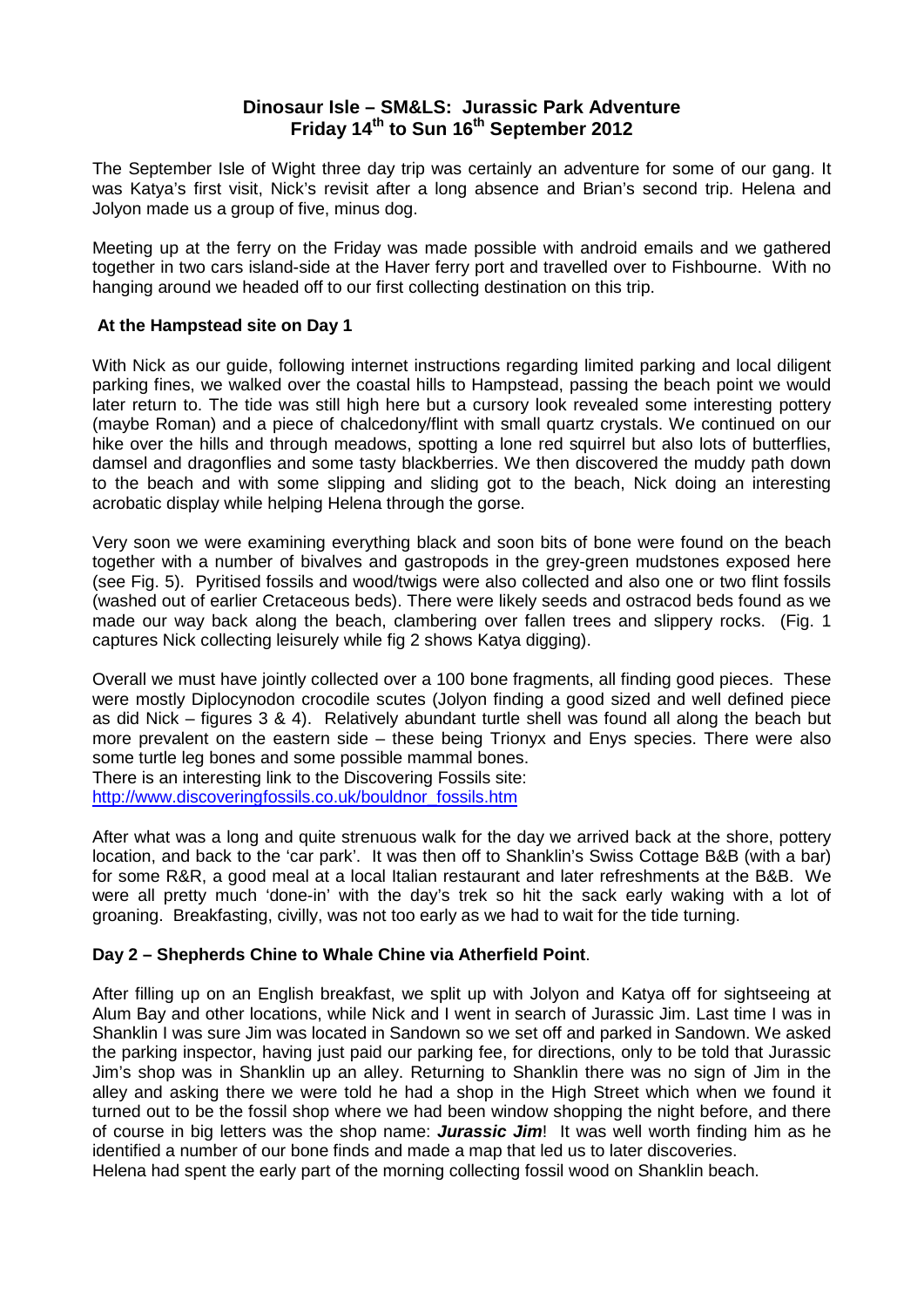





Fig. 1 Nick collecting Fig.2 Katya digging Fig. 3 Jolyon with a scute





Fig 4 A crocodile scute Fig. 5 Death assemblage at Hampstead



Fig 6 Looking east from Shepherds Chine Fig 7 Pterosaur bone

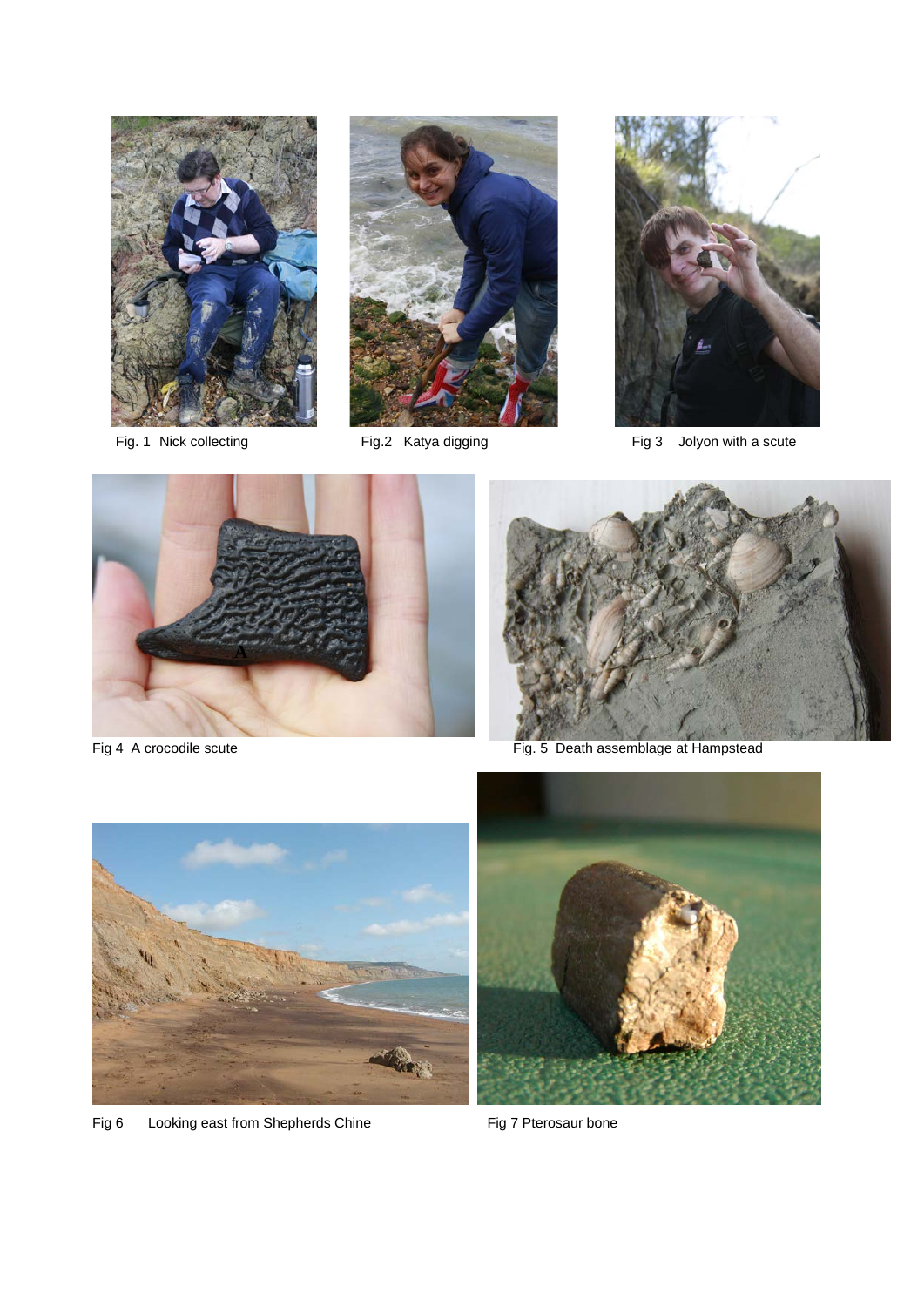Saturday was a truly glorious day. Nick, Helena and I left Shanklin later that morning to be joined by Phil James and his wife Julie from the Southampton club. Phil an avid collector has been to Atherfield many times and has made some great finds including some enormous ammonites which can be found at the Whale Chine end. We started from Shepherds Chine (fig. 6) as access from Whale Chine is no longer possible at present.

The first port of call was the crackers – hard ironstone nodules which often have fossils in the centre. A piece of the prawn (Meyeria) was found in one of the crackers in the lobster beds (which I have renamed the prawn crackers bed) just before Atherfield Point. Phil also found a nice whole ammonite in a cracker and left it for one of us, but we were all too shy to pick it up! So the next visitors there will be wondering what was wrong with it. Several of these crackers also contained nice vivianite crystal sprays up to 5mm.

We all found the large oysters in the Perna beds and the coral *Holocystis elegans*, the golfball coral, both in blocks of the Perna Beds exposed at Atherfield point. Nick also found a sea urchin in the ferruginous sands at the Whale Chine end of the walk where delicate white nests of the terebratulid brachiopod *Sellythyris sella* and other unidentified rhynchonellids were preserved in the ferruginous sands. On the surfaces of these rocks I found a suite of evaporate minerals from pyrite decomposition, potassium-alum, possible sulphur, gypsum (selenite), green melanterite and possible members of the jarosite family were visually identified and were carried back on a broken pink frisbee.

There is a good link page<http://www.denverfowler.com/fieldwork/lowergreensand.htm>

We all met up later for a very nice dinner together though it took a bit of a search before we found a suitable watering hole for everyone's taste, called The Crab.

### **Last and 3rd Day**

The clouds had eventually arrived with some rain. Initially going to Osborne House was part of the itinerary before boarding the ferry home. However we had the morning free so we decided to see the fossil museum in Sandown. I had been there recently so I went for a trip down the Yaverland cliff exposure to use Jurassic Jim's map. Near the Vectis beds and below the Red Cliffs, slabs of limestone were collected with plant debris, bivalves and small fish bones and vertebrae. A small fragment of bone was also found, which was identified, by one of the museum's curators, as dinosaur (indeterminate).

The museum was truly excellent and great to see examples of what we'd found at Hampstead and Atherfield, including a whole Trionyx turtle allowing us to see where on the creature all our bits had come from. Wonderful (original) dinosaurs were on display and loads of other good IoW fossils finds, of all sorts and sizes. Nick also bought some mineral and fossil playing cards from the shop – coming to a raffle near you!

We all met up in the museum shop and made plans. Jolyon and Katya decided to go to the Sandown Zoo to see meerkats and tigers and then onto Osborne House. As the weather had improved Helena made the decision for the rest of us, so it was a walk along the Yaverland coast, again for me. However the tide was only just going out and by the time we got to the same beds it was starting to drizzle, but potentially the rain helped in finding the 'black'. Some more fossilised limestone was found as well as fossil wood (probably monkey-puzzle tree) and then another 1 inch chunk of bone was found by Brian, as well as other bone fragments being collected from the beach. Nick also found some cone-in-cone structures; there are two layers of this here: the Upper Crust and Lower Crust. I'm sure Nick was specific enough to only bring back the upper crust samples for us. Another unusual find was a septarian nodule (cannon ball sized) with pale brown crystals to 1cm of baryte (tested later giving a green flame test and no fizz in acid, also good yellow fluorescence under short wave UV).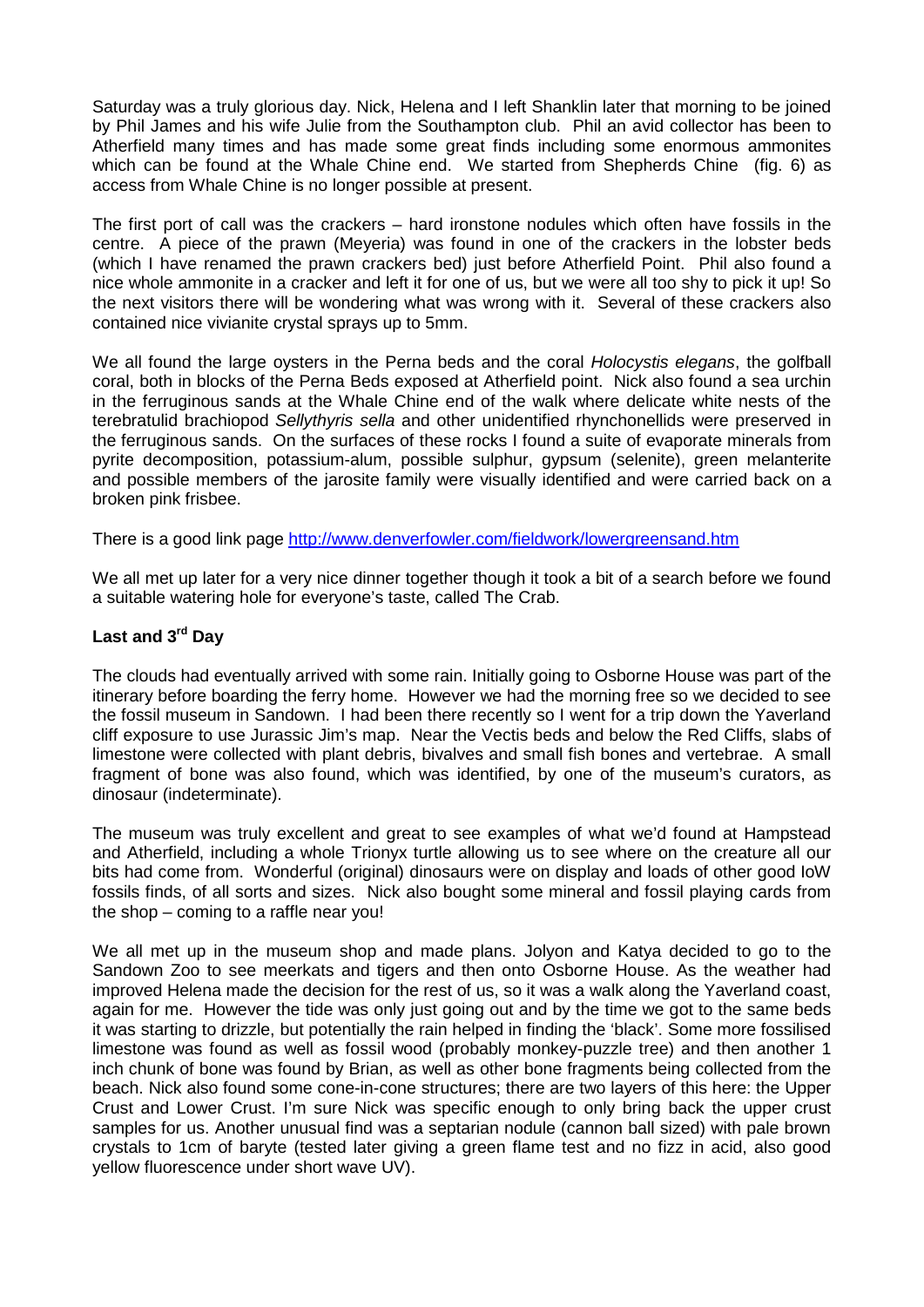A quick visit back to the museum curator confirmed the last piece of bone to be found was pterosaur (Fig 7) (flying dinosaur) likely to be one of two species (Caulkicephalus trimicrodon or Tropeognathus sp.). A cavity in the bone is filled with a phosphate mineral (white radiating balls) associated with small pyrite crystals. Initial identification suggests it could be carbonatehydroxylapatite.

There are links to details at:<http://www.palaeocritti.com/by-group/pterosauria/caulkicephalus> and<http://www.dinosaurusi.com/en/post/235/flying-dinosaur-pterosaurus-tropeognathus/>

Then we went back towards the beach, enthused by our earlier finds, and had a cup of fab coffee at the lovely beachside kiosk.

It was then homeward bound and completely unplanned our two vehicles ended up side by side on ferry car lanes – so we all met up to share news and look at finds before finally departing back to the mainland. Does IoW count as a foreign trip?

**Overall conclusions** – most areas of Isle of Wight are SSSI which makes collecting difficult. But you can still walk the beaches and find things with diligent searching (the Brian belly position recommended).

**Minerals** found: **Aragonite** (shells), **Baryte** – in a spherical septarian nodule – Yaverland, **Calcite** - various limestones and cone-in-cone structures, **Jarosite(?)** – Atherfield, **Vivianite** in crackers – Whale Chine, **Sulphur** – Atherfield, **Melanterite** (green xls) – Atherfield, **Gypsum** (selenite) – both Atherfield and Yaverland, **Potassium-alum** – Atherfield, **Chalcedony/Jasper/Quartz** xls in pebbles – Hampstead, **Pyrite/Marcasite** – abundant at all locations and often with wood/bone, **Goethite** after pyrite, **Carbonate-hydroxylapatite** – white balls with pyrite in cavity of bone – Yaverland,

**Fossils** found: Wood and plant material – monkey-puzzle(?) and Oligocene pyritised twigs and possible seeds, crocodile, Eny, Trinoyx, various bivalves, various gastropods, Sauropod and Pterosaur bone, possible mammal bone, echinoids, parts of ammonites, a partial prawn, various brachiopods, ostracods, worm casts, bits of fishes (bones, scales and vertebra), coprolites, bryozoans, possible insect remains, various corals. Practically all main genuses.

Brian Craik-Smith

### **MIKE HODGSON**

Members will be very sorry to learn of Mike's untimely death at New Year. Mike initiated and organised both the U3A Burgess Hill and Haywards Heath Geology groups which have developed very well over the last 10 –15 years and included increasingly ambitious and long field trips within the UK. Mike introduced many people to geology. At least 3 SMLS members are also members of one of his U3A Geology groups and been with Mike for the whole time he was active in the U3A. He will be hard to replace. We had a very close relationship with the U3A groups through Mike, which resulted, for example, in many U3A members coming to our Show and some joining SMLS.

Our condolences go to his wife Pat and family.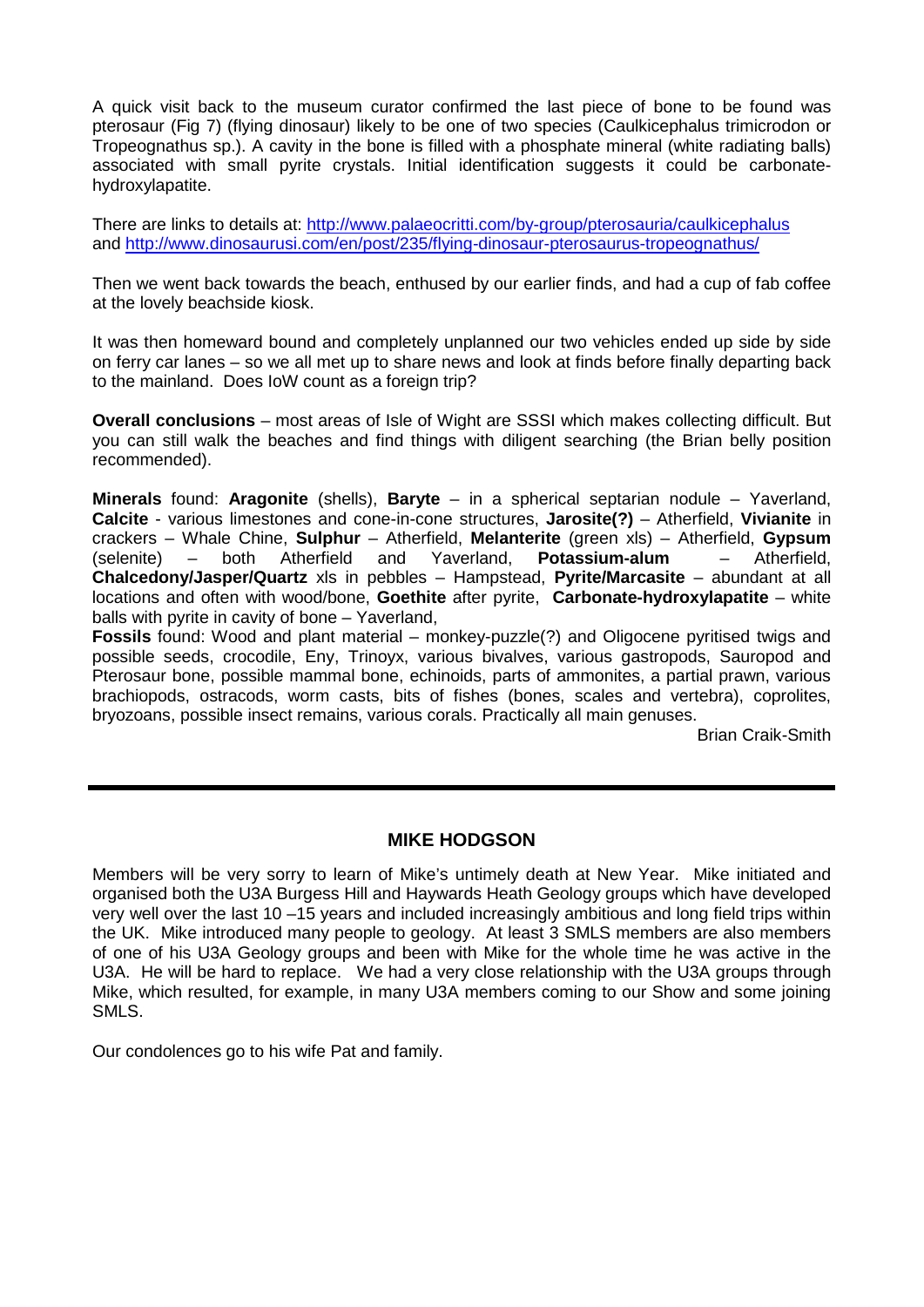## **SMLS COMPETITION: Judge's Criteria**

With the next SMLS competition coming up in April, it is time to start selecting specimens, taking photographs, preparing artefacts, writing labels... You may also find it useful to look back on some criteria which were recorded in Allan Mortimer's Competition report in 2011:

**"Different judges will approach the evaluation of entries in a different manner. Hence the fact that we change our judges every couple of years or so. However, I have set out below the list given by Peter Moore, for the judging of this competition. Whilst individual judges may differ in the emphasis placed on different criteria or have additional factors, Peter's list acts as a good all round approach. His points are in no particular order of importance**

- **- Rarity or otherwise of the species.**
- **- How well crystallised is the specimen.**
- **- Size of crystals relative to the average for the species.**
- **- Overall size of specimen i.e. is it a large assemblage containing many well formed crystals.**
- **- Colour, usual or unusual.**
- **- Level of damage, if any.**
- **- Amount of matrix in relation to the crystallised area. A smaller amount of matrix scores better, but generally a specimen with some matrix can be better than no matrix at all.**
- **- Location, usual or unusual.**
- **- Presentation of specimen/s and labelling**
- **- The "wow" factor, especially for micro minerals looked at through a microscope.**

**The above list relates primarily to minerals but many of the criteria can readily be modified to other classes as well".**

Allan Mortimer

A Tesco burger goes into a bar and orders a drink. "Sorry" says the barman, "I didn't quite catch that. You'll have to speak up a bit"

"Sorry" replies the burger "I'm a bit horse"

That's just a sample of the flood of horse jokes from Riviera radio this morning (January 18<sup>th</sup>) I am sure Peter Moore would want to share that with you!